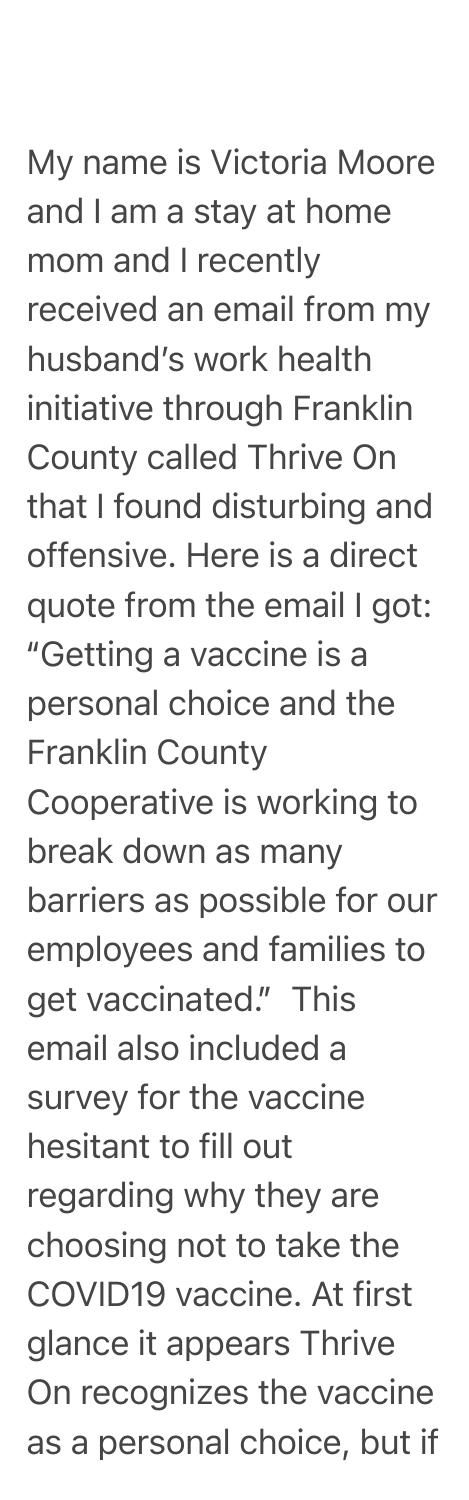that were truly the case than why do they feel the need to "break down barriers" in order for people to choose to get inoculated? It stands to reason then that Thrive On does not respect the personal choice to not get an experimental vaccine. This is exactly the reason Ohio needs HB 248. Many people I know have receiving emails like this from their employers or insurance programs and they are all posturing to mandate the vaccine. The right to make choices directly effecting One's body is one of the most basic human rights granted to us from our Creator. No business, government, insurance, or hospital should have the ability to violate that God given right. I do not consent to be governed by